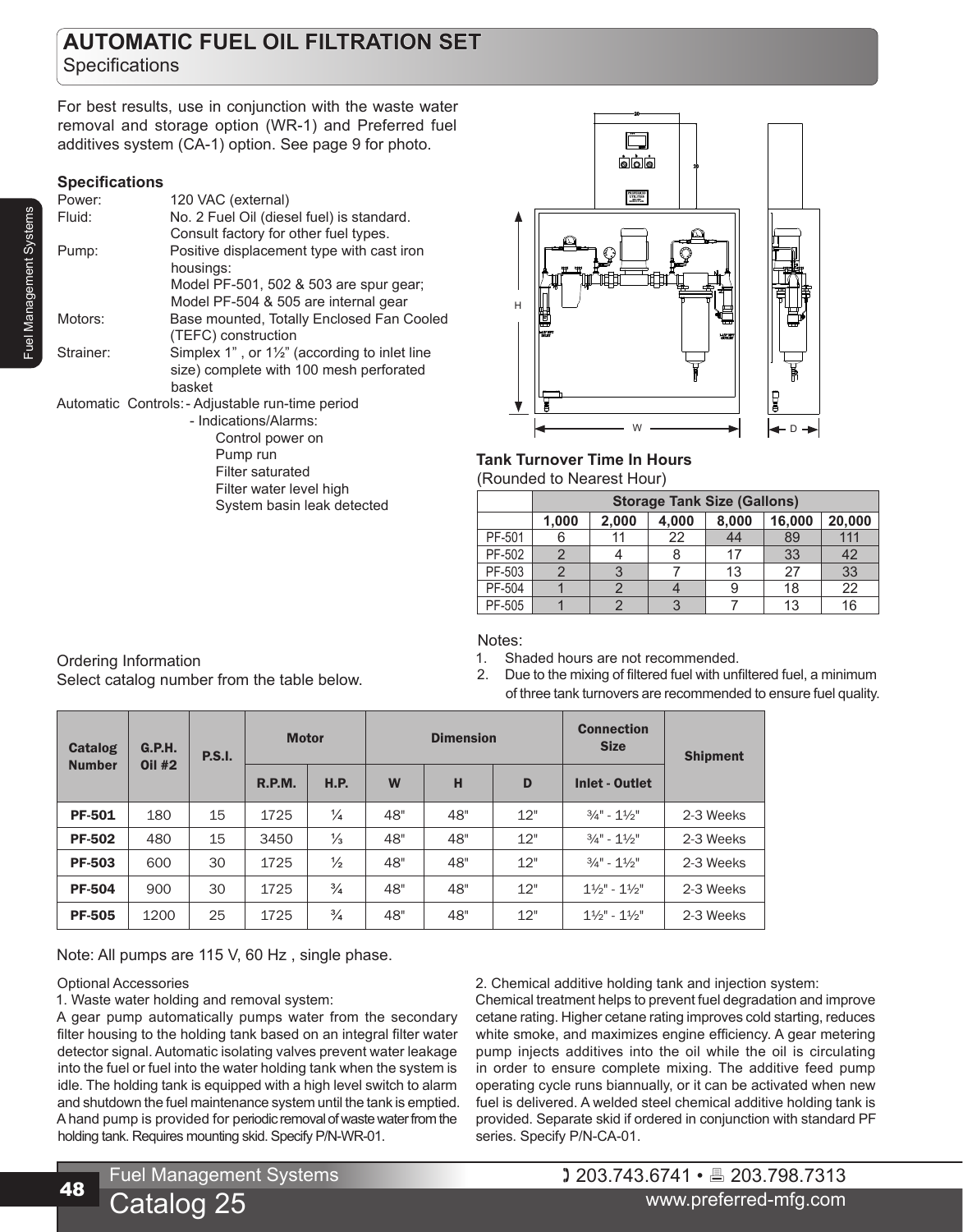### **2.8 FUEL FILTRATION SYSTEM**

#### **A. Acceptable manufacturers subject to compliance with the specifications:**

#### **1. Preferred Utilities**

#### **2. Pall Corporation**

B. General: Provide a packaged pump and filter set to provide filtration of stored fuel on a timed cycle. The pump and filter set shall be integrated with a control panel to provide motor control, system status, and alarm indication. The main storage tank filtration system shall utilize the main fuel transfer pumps. Filtration for individual generator tanks shall have an independent transfer pump.

#### **C. Design Criteria: Enclosure, Piping and Mounting**

Provide a Fuel Oil Filtration System that is factory assembled with components piped and mounted inside a continuously welded steel enclosure. The enclosure shall be constructed of 14 gauge steel as minimum, continuously welded and constructed to NEMA 4 standards and have an integral 12" steel containment basin with plugged drain connection. The basin shall be sized to contain (capture) potential leaks from all factory installed piping and components. Doors shall be fully gasketed with a turned edge, piano hinges, and a three-point lockable latching mechanism. The enclosure interior and exterior shall be primed and finished in a durable, chemical resistant, textured gray enamel, suitable for industrial environments. Pipe shall be schedule 40 ASTM A-53 Grade "A" with ANSI B16.3 Class 150 malleable iron threaded fittings. The Fuel Oil Filtration System shall be Preferred Utilities Mfg. Corp. Danbury, CT Model PF-\_\_\_\_ rated at \_\_\_GPH of No. 2 fuel oil.

#### **1. Containment Basin Leak Detection Switch**

Provide, mount and wire a float operated containment basin leak detection switch to shut off the pumps and energize an audible and visual alarm should a leak be detected. The level sensor shall be a plasma welded stainless steel construction. Electrical connections shall be contained in a weatherproof junction box.

# **2. Strainer**

Oil strainer shall have cast iron body, threaded connection; size shall be suitable for the required flow and suitable for working pressures to 150 psi. Clamped cover and handle shall permit easy removal of the basket. Basket shall be constructed of 100 mesh stainless steel.

#### **3. Pump Automatic Sequencing Flow Switch**

Provide a time delayed flow sensing switch on the discharge of the pump. Flow switch shall be vane operated to actuate a single double throw snap switch. Switch shall be ship loose for alarm. Switch shall be rated for 1450 psig. Provide a flow switch outlet isolation valve for maintaining the flow switch without draining the fuel system.

#### **4. Pump and Motor Assembly**

A TEFC motor and positive displacement pump with cast iron housing shall be provided. Pumps that have aluminum, brass, or bronze housing or rotors or centrifugal pumps are not acceptable. The pump shall be an industrial type intended for continuous heavy-duty service.

# **5. Filtration**

One filter element shall provide both particulate and water removal. Filtration provided to 10 micron.

#### 6. **Element Replacement**

No special tools are required to change the filter.

#### **7. Filter Monitoring**

Filter shall have a differential pressure switch piped across it to indicate when the filter needs to be changed. The switch shall provide indication on the main filtration control cabinet to alert operators and sound a horn. The differential pressure switch shall provide clear indication of strainer basket status with the use of a Tri-Colored Scale Plate with GREEN denoting Clean, YELLOW denoting Change and RED denoting dirty strainer. This shall have one piece cast-iron body and shall be suitable for pressure to 200 psi.

#### **8. Control Hardware**

The control strategy shall be microprocessor-based. RELAY LOGIC SHALL NOT BE ACCEPTABLE. The control strategy shall be factory configured and stored on an EEPROM, and shall be safeguarded against re-configuration by un-authorized / unqualified personnel. Control hardware shall include combination magnetic motor starter with overload protection and circuit breaker. The control cabinet shall have the ability of simultaneously communicating to a Data Acquisition System (DAS), Building Automation System (BAS) or Building Management System (BMS) via RS485 Modbus protocol and to a Personal Computer.

Automatic Operation

In order to ensure automatic fuel maintenance the filtration system shall have an adjustable automatic start and run time. The operator shall be able to set the system to run at a certain time every day or week.

# **9. Safety Interlocks**

Provide safety interlocks to shutdown pump when a "leak" is detected.

# **10. Operator Interface**

Operator interface shall be cabinet front door mounted and be presented by a 4.3" touch screen. Touch screen shall have a bright TFT display with full 256-color support. Image resolution shall be a minimum of 480 x 272 pixel display. As a minimum, the following indications, alarms, control switches and pushbuttons shall be provided:

- Alarm Silence, Manual Reset, Lamp/Alarm Test Pushbuttons
- Pump "Hand-off-Auto" control switch
- "Pump On", indicator

• "Filter Saturated", "Filter Water Level High" and "System Basin Leak Detected" Alarms

#### **11. Automatic Pump Safety Integrity Check Test.**

The Control system shall include a battery backed, real time clock and must be capable of automatically energizing the filtration pump once every day with a test. This is to verify filtration suction piping integrity, pump prime, and verify pump operation. Once the pump has been operated and proved operational, the test shall be recorded in the controller memory with a Time/Date stamp for later verification. If the pump fails the test, the control system